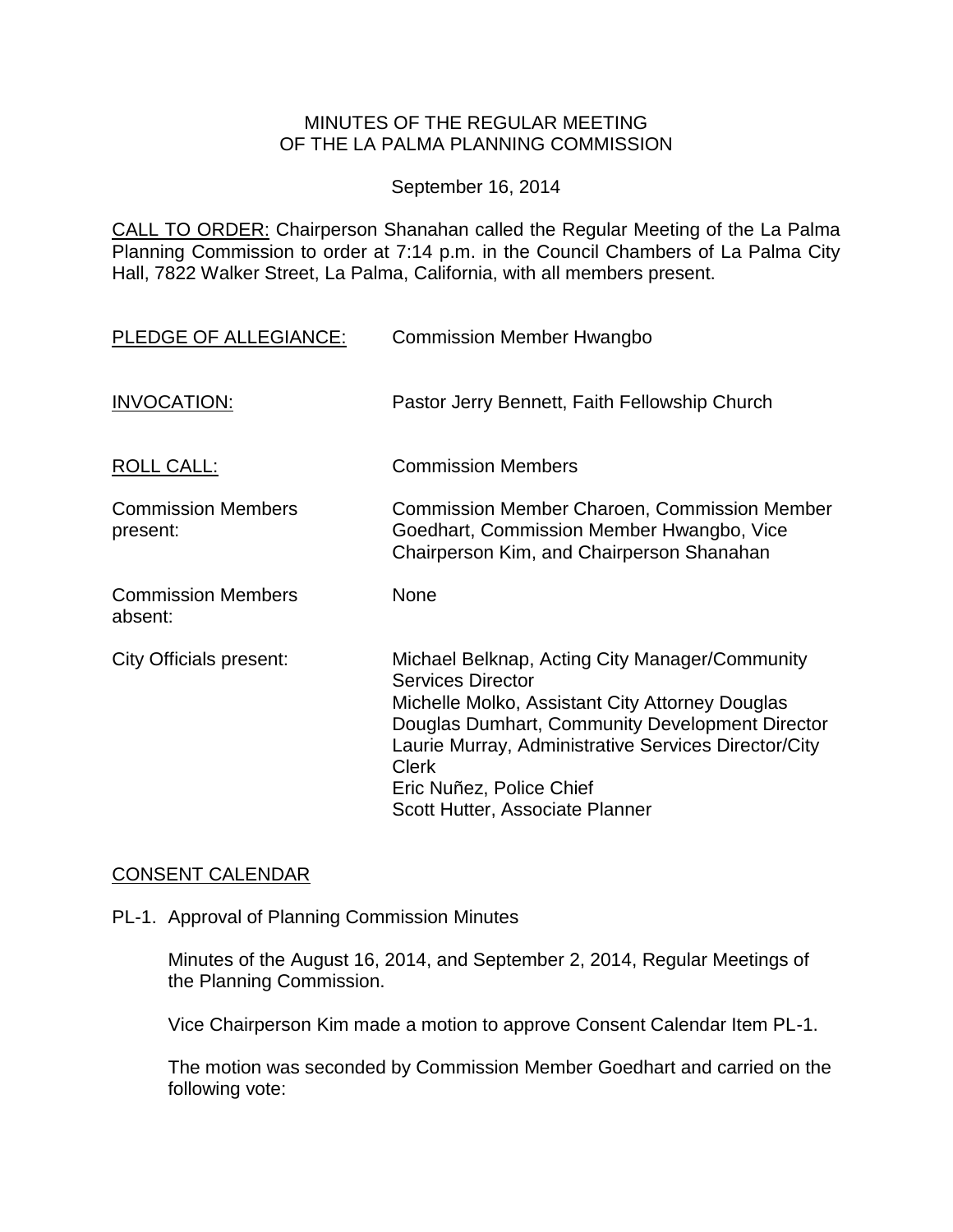Planning Commission September 16, 2014 Page 2

- AYES: Commission Member Charoen, Commission Member Goedhart, Commission Member Hwangbo, Vice Chairperson Kim, and Chairperson Shanahan
- NOES: None

### [PUBLIC HEARINGS](http://lapalma.granicus.com/MediaPlayer.php?view_id=&clip_id=854&meta_id=113316)

Chairperson Shanahan passed on his commendation to Associate Planner Hutter for his diligence, knowledge, and thanked him for all his efforts as a Staff Member.

PL-2. [Consideration of Conditional Use Permit \(CUP\)](http://lapalma.granicus.com/MediaPlayer.php?view_id=&clip_id=854&meta_id=113317) 363 to permit a new large family [day care home to be operated at a single-family zoned property at 4831 Sharon](http://lapalma.granicus.com/MediaPlayer.php?view_id=&clip_id=854&meta_id=113317)  [Drive \(APN 263-322-03\)](http://lapalma.granicus.com/MediaPlayer.php?view_id=&clip_id=854&meta_id=113317)

Chairperson Shanahan recused himself at 7:16 p.m. due to a presumed conflict of interest regarding the proposed large family day care home at 4831 Sharon Drive.

- a) [Vice Chairperson Kim opened the](http://lapalma.granicus.com/MediaPlayer.php?view_id=&clip_id=854&meta_id=113318) Public Hearing at 7:16 p.m.
- b) [Associate Planner Hutter gave the Staff Report](http://lapalma.granicus.com/MediaPlayer.php?view_id=&clip_id=854&meta_id=113319)
- c) [Public Input:](http://lapalma.granicus.com/MediaPlayer.php?view_id=&clip_id=854&meta_id=113320)

Ike Gonzalez, 7791 Jennifer Circle, addressed the City Council regarding his opposition to having a large family day care or other home-based business in a residential neighborhood.

Chris Barnes, 4971 Berton Circle, addressed the City Council regarding her support for the proposed large family day care at 4831 Sharon Drive.

- d) [Vice Chairperson Kim closed the](http://lapalma.granicus.com/MediaPlayer.php?view_id=&clip_id=854&meta_id=113321) Public Hearing at 7:38 p.m.
- e) [Planning Commission Comments and Questions:](http://lapalma.granicus.com/MediaPlayer.php?view_id=&clip_id=854&meta_id=113322)

Discussion ensued regarding support for public comment; commendation for Staff's presentation; that the City has approved 3 large family day cares since 2010; the State mandated age-range for large family day cares; and that the applicant has operated a small family day care for the previous fifteen years without a complaint.

f) [Adopt a Resolution Approving CUP 363, to conditionally permit a new large](http://lapalma.granicus.com/MediaPlayer.php?view_id=&clip_id=854&meta_id=113323)  [family day care home \(Ae Ryon Kim & David Byongdoo Kim\) to be operated](http://lapalma.granicus.com/MediaPlayer.php?view_id=&clip_id=854&meta_id=113323)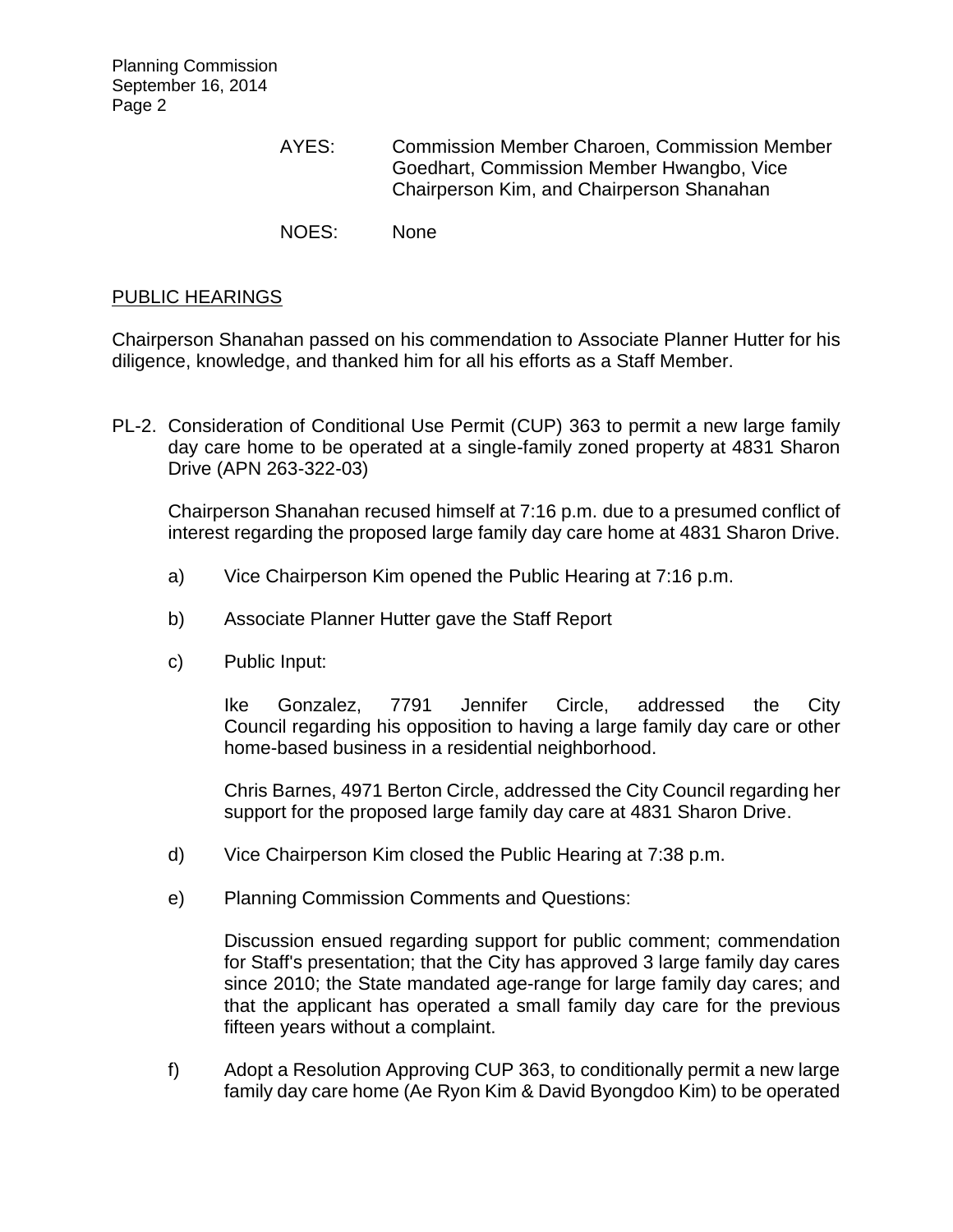[from the single-family zoned property at 4831 Sharon Drive \(APN 263-322-](http://lapalma.granicus.com/MediaPlayer.php?view_id=&clip_id=854&meta_id=113323) [03\).](http://lapalma.granicus.com/MediaPlayer.php?view_id=&clip_id=854&meta_id=113323)

Commission Member Hwangbo made a motion to adopt Resolution No. PC 2014-05 approving CUP 363, to conditionally permit a new large family day care home (Ae Ryon Kim & David Byongdoo Kim) to be operated from the single-family zoned property at 4831 Sharon Drive (APN 263-322-03).

The motion was seconded by Commission Member Goedhart and carried on the following vote:

- AYES: Commission Member Charoen, Commission Member Goedhart, Commission Member Hwangbo, and Vice Chairperson Kim
- NOES: None

RECUSED: Chairperson Shanahan

Chairperson Shanahan returned to the dais at 7:42 PM

- PL-3. [Consideration of a Resolution Recommending City Council Approval of an](http://lapalma.granicus.com/MediaPlayer.php?view_id=&clip_id=854&meta_id=113324)  [Ordinance adding Section 44-137\(h\) to Chapter 44 of the La Palma City Code to](http://lapalma.granicus.com/MediaPlayer.php?view_id=&clip_id=854&meta_id=113324)  [establish a new zoning overlay district entitled "Freeway Overlay District \(FO\) and](http://lapalma.granicus.com/MediaPlayer.php?view_id=&clip_id=854&meta_id=113324)  [repealing Division 5 of Article III of Chapter 44, Titled "Signs", and Adding thereto](http://lapalma.granicus.com/MediaPlayer.php?view_id=&clip_id=854&meta_id=113324)  [a New Division 5 of Article III of Chapter 44 Titled "Signs"](http://lapalma.granicus.com/MediaPlayer.php?view_id=&clip_id=854&meta_id=113324)
	- a) [Chairperson Shanahan opened the Public Hearing at 7:43 p.m.](http://lapalma.granicus.com/MediaPlayer.php?view_id=&clip_id=854&meta_id=113325)
	- b) [Community Development Director Dumhart gave the Staff Report](http://lapalma.granicus.com/MediaPlayer.php?view_id=&clip_id=854&meta_id=113326)
	- c) [Public Input:](http://lapalma.granicus.com/MediaPlayer.php?view_id=&clip_id=854&meta_id=113327)

No members of the public wished to speak.

- d) [Chairperson Shanahan closed the Public Hearing at 8:06 p.m.](http://lapalma.granicus.com/MediaPlayer.php?view_id=&clip_id=854&meta_id=113328)
- e) [Commission Comments and Questions:](http://lapalma.granicus.com/MediaPlayer.php?view_id=&clip_id=854&meta_id=113329)

None.

f) [Adopt a Resolution recommending the City Council approve an Ordinance](http://lapalma.granicus.com/MediaPlayer.php?view_id=&clip_id=854&meta_id=113330)  [adding Section 44-137\(h\) to Chapter 44 of the](http://lapalma.granicus.com/MediaPlayer.php?view_id=&clip_id=854&meta_id=113330) La Palma City Code to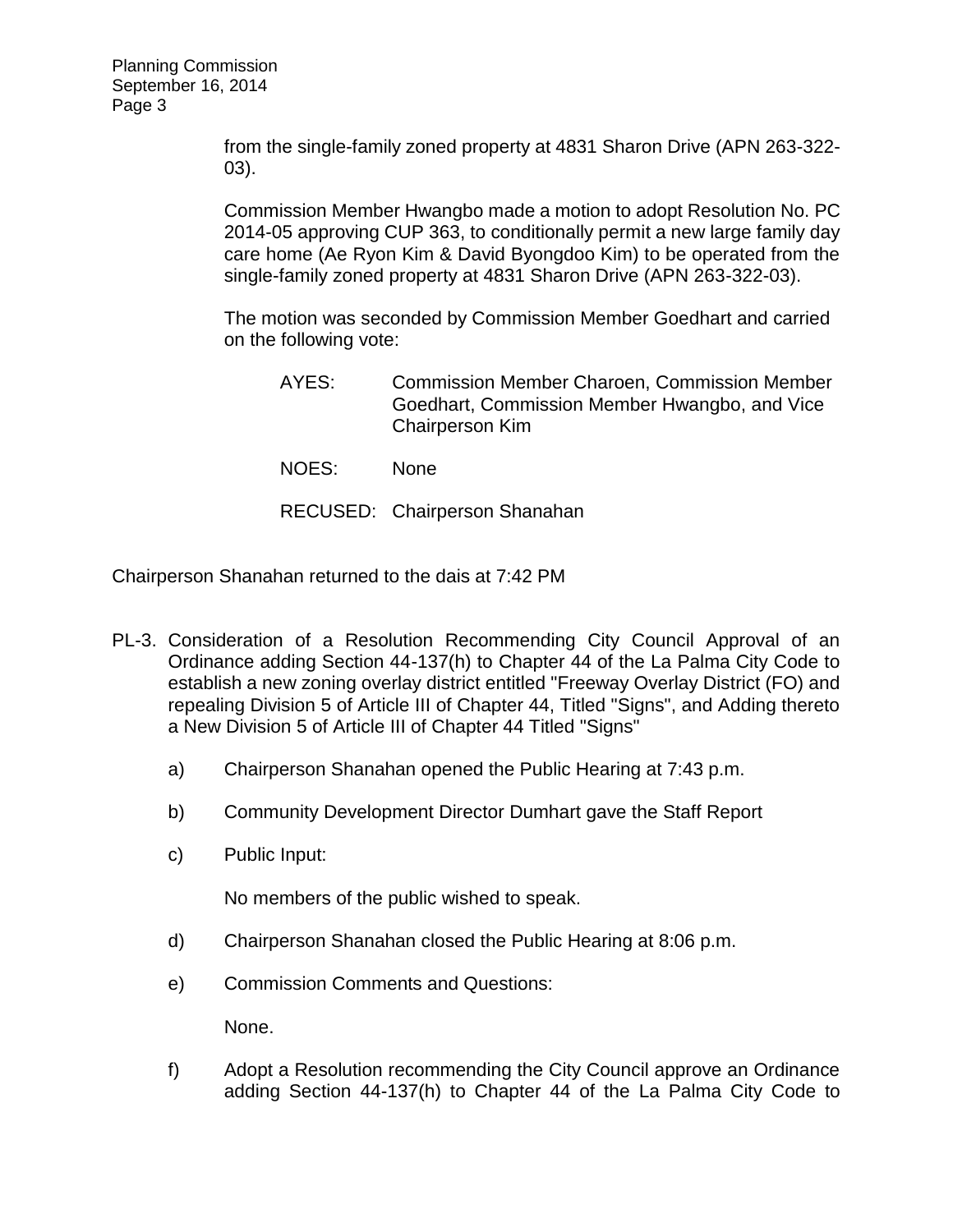[establish a new zoning overlay district entitled "Freeway Overlay District](http://lapalma.granicus.com/MediaPlayer.php?view_id=&clip_id=854&meta_id=113330)  [\(FO\) and repealing Division 5 of Article III of Chapter 44 Titled "Signs", and](http://lapalma.granicus.com/MediaPlayer.php?view_id=&clip_id=854&meta_id=113330)  [adding thereto a new Division 5 of Article III of Chapter 44 Titled "Signs."](http://lapalma.granicus.com/MediaPlayer.php?view_id=&clip_id=854&meta_id=113330)

Commission Member Goedhart made a motion to adopt Resolution No. PC 2014-06 recommending the City Council approve an Ordinance adding Section 44-137(h) to Chapter 44 of the La Palma City Code to establish a new zoning overlay district entitled "Freeway Overlay District (FO) and repealing Division 5 of Article III of Chapter 44 Titled "Signs", and adding thereto a new Division 5 of Article III of Chapter 44 Titled "Signs." The motion was seconded by Vice Chairperson Kim.

Discussion ensued regarding the importance of this as a revenue source for the City of La Palma; that the digital billboard project commenced in October 2013; and that the City Council would like to see more progress on the billboard project.

The motion carried on the following vote:

- AYES: Commission Member Charoen, Commission Member Goedhart, Commission Member Hwangbo, Vice Chairperson Kim, and Chairperson Shanahan
- NOES: None

# REGULAR ITEMS

None Scheduled.

Chairperson Shanahan recessed the Planning Commission at 8:08 p.m. and reconvened at 8:23 p.m. for a joint meeting with the City of La Palma as Successor Agency to the Dissolved Community Development Commission and City Council.

5. [Cancellation of the November 4, 2014, and January 6, 2015, City Council,](http://lapalma.granicus.com/MediaPlayer.php?view_id=&clip_id=854&meta_id=113351)  [Successor Agency, and Planning Commission Meetings](http://lapalma.granicus.com/MediaPlayer.php?view_id=&clip_id=854&meta_id=113351)

Administrative Services Director/City Clerk Murray gave the Staff Report.

a) Cancel the November 4, 2014, City Council, Successor Agency, and Planning Commission meetings to allow the City Council and the public to fully participate in the General Municipal Election being held on that day; and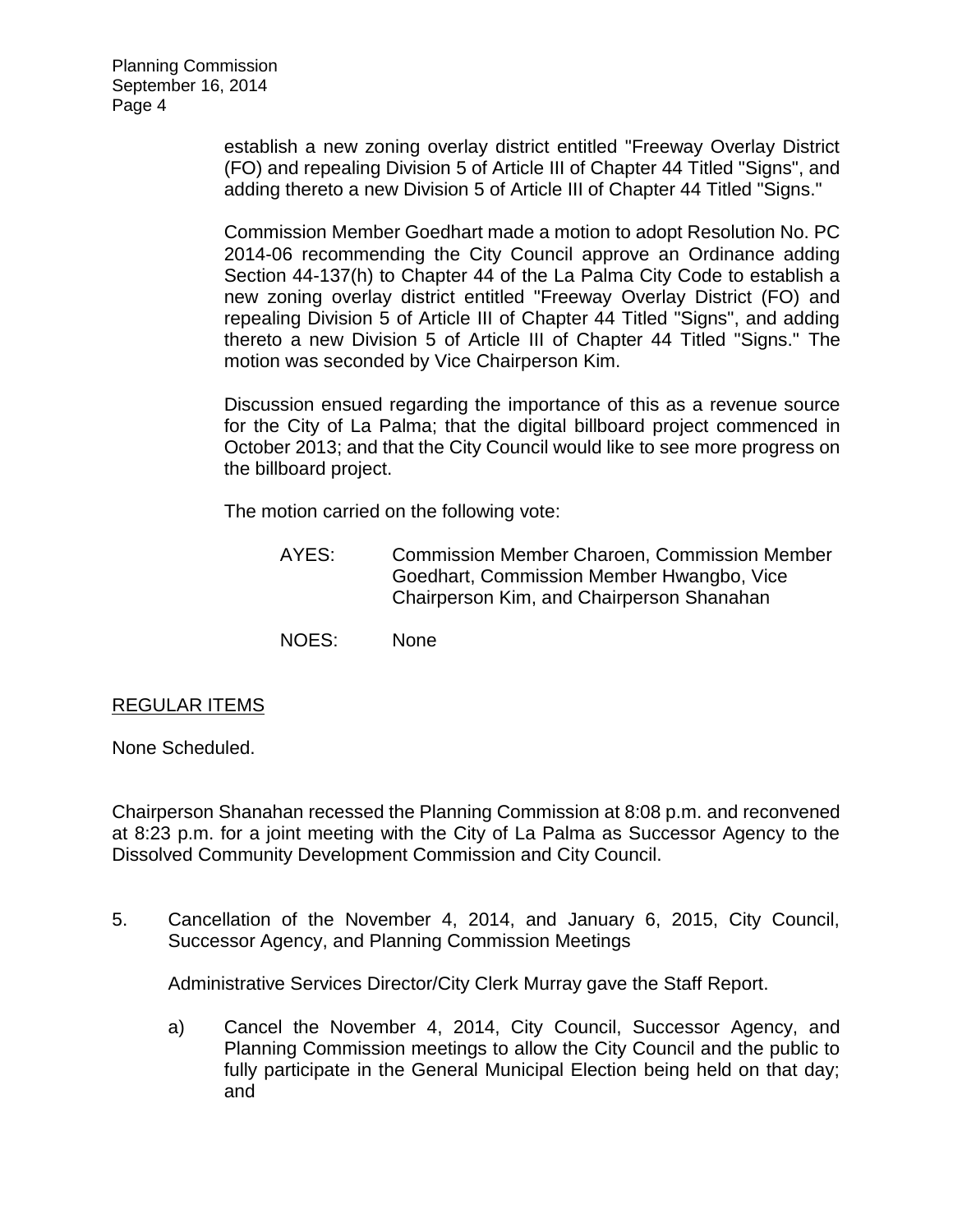Planning Commission September 16, 2014 Page 5

> b) Cancel the January 6, 2015, City Council, Successor Agency, and Planning Commission regular meetings and hold a Special meeting in its place to conduct the City Councils annual goal setting study session in its place.

Mayor/Chairperson Shanahan made a motion to cancel the November 4, 2014, City Council, Successor Agency, and Planning Commission meetings to allow the City Council and the public to fully participate in the General Municipal Election being held on that day; and cancel the January 6, 2015, City Council Successor Agency, and Planning Commission regular meetings and hold a Special meeting in its place to conduct the City Council's annual goal setting study session in its place. The motion was seconded by Mayor Pro Tem/Vice Chairperson Kim.

Discussion ensued regarding the history of cancelling the first meeting of the year and how well that worked for Goal Setting purposes.

The motion carried on the following vote:

- AYES: Council/Commission Member Charoen, Council/Commission Member Goedhart, Council/Commission Member Hwangbo, Mayor Pro Tem/Vice Chairperson Kim, and Mayor/Chairperson Shanahan
- NOES: None

# [ADJOURNMENT](http://lapalma.granicus.com/MediaPlayer.php?view_id=&clip_id=854&meta_id=113381)

Chairperson Shanahan adjourned the Regular Meeting of the La Palma Planning Commission at 8:25 p.m.

> Steve Shanahan **Chairperson**

Attest:

Laurie A. Murray, CMC City Clerk